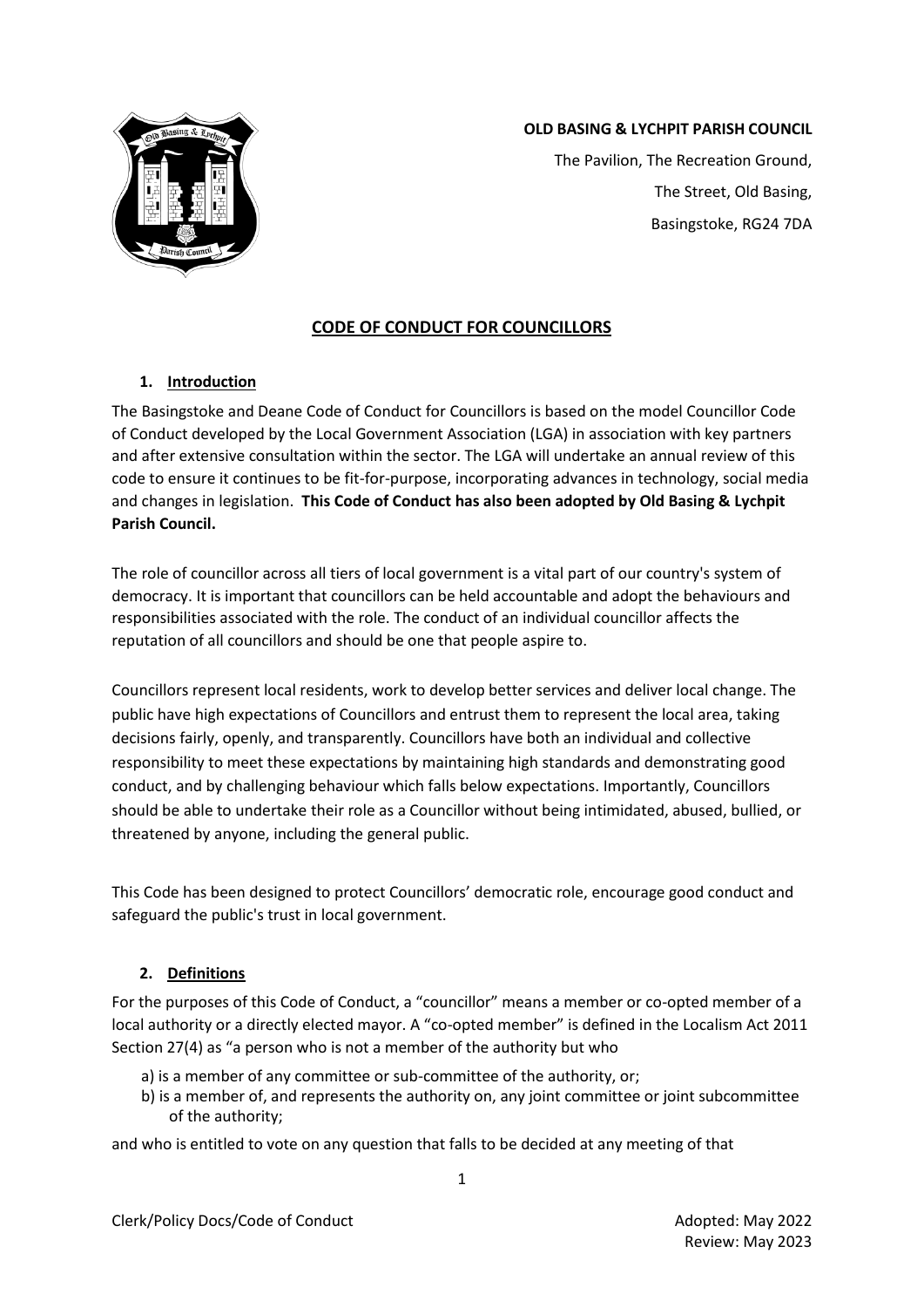committee or sub-committee".

# **3. Purpose of the Code of Conduct**

The purpose of this Code of Conduct is to assist Councillors in modelling the behaviour that is expected of them, to provide a personal check and balance, and to set out the type of conduct that could lead to action being taken against a Councillor. It is also to protect Councillors, the public, fellow councillors, officers and the reputation of local government. It sets out general principles of conduct expected of all Councillors and specific obligations in relation to standards of conduct. The use of support, training and mediation prior to action being taken using the Code is encouraged. The fundamental aim of the Code is to create and maintain public confidence in the role of councillor and local government.

# **4. General principles of councillor conduct**

Everyone in public office at all levels; all who serve the public or deliver public services, including ministers, civil servants, councillors and local authority officers; should uphold t[he Seven Principles of](https://www.gov.uk/government/publications/the-7-principles-of-public-life/the-7-principles-of-public-life--2)  [Public Life, a](https://www.gov.uk/government/publications/the-7-principles-of-public-life/the-7-principles-of-public-life--2)lso known as the Nolan Principles.

Building on these principles, the following general principles have been developed specifically for the role of councillor.

**In accordance with the public trust placed in me, on all occasions:**

- **I act with integrity and honesty**
- **I act lawfully**
- **I treat all persons fairly and with respect; and**
- **I lead by example and act in a way that secures public confidence in the role of councillor.**

### **In undertaking my role:**

- **I impartially exercise my responsibilities in the interests of the local community**
- **I do not improperly seek to confer an advantage, or disadvantage, on any person**
- **I avoid conflicts of interest**
- **I exercise reasonable care and diligence; and**
- **ensure that public resources are used prudently in accordance with my local authority's requirements and in the public interest.**

# **5. Application of the Code of Conduct**

This Code of Conduct applies to all councillors as soon as they sign their declaration of acceptance of the office of councillor or attend their first meeting as a co-opted member and continues to apply to them until they cease to be a councillor.

This Code of Conduct applies to you when you are acting in your capacity as a councillor which may include when:

- you misuse your position as a councillor
- Your actions would give the impression to a reasonable member of the public with knowledge of all the facts that you are acting as a councillor;

The Code applies to all forms of communication and interaction, including:

• at face-to-face meetings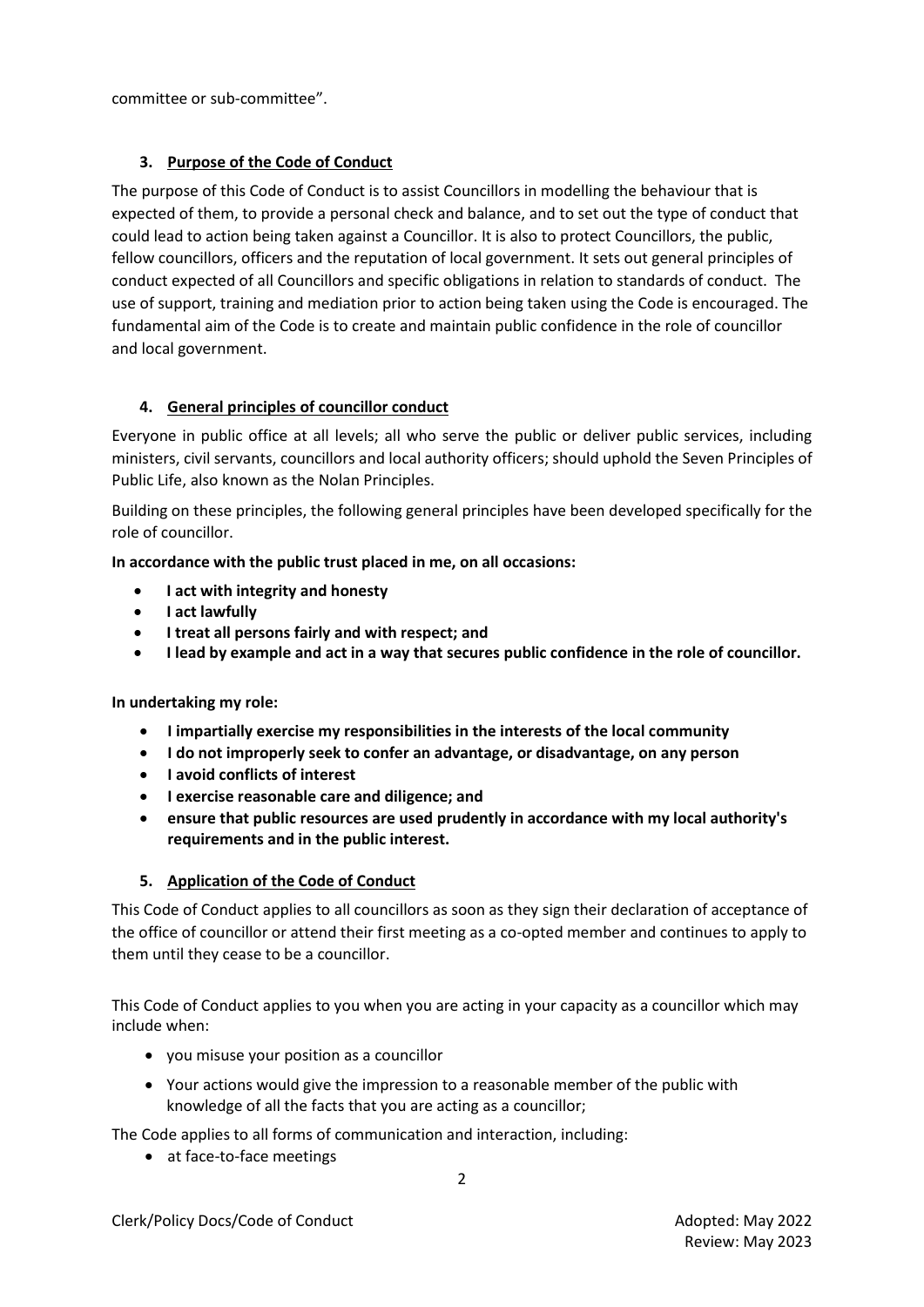- at online or telephone meetings
- in written communication
- in verbal communication
- in non-verbal communication
- in electronic and social media communication, posts, statements and comments.

Councillors are also expected to uphold high standards of conduct and show leadership at all times.

The Monitoring Officer has statutory responsibility for the implementation of the Code of Conduct, and councillors are encouraged to seek advice from the Monitoring Officer on any matters that may relate to the Code of Conduct.

Town and parish councillors are encouraged to seek advice from their Clerk, who may refer matters to the Monitoring Officer.

# **6. Standards of councillor conduct**

This section sets out a councillor's obligations, which are the minimum standards of conduct required of a councillor. Should a councillor's conduct fall short of these standards, a complaint may be made against the councillor, which may result in action being taken.

Guidance is included to help explain the reasons for the obligations and how they should be followed. There is also supporting guidance which can be found at: [Guidance on Local Government Association](https://local.gov.uk/publications/guidance-local-government-association-model-councillor-code-conduct)  [Model Councillor Code of Conduct | Local Government Association](https://local.gov.uk/publications/guidance-local-government-association-model-councillor-code-conduct)

### **General Conduct**

### **1. Respect**

**As a councillor:**

- **1.1 I treat other councillors and members of the public with respect.**
- **1.2 I treat council employees, employees and representatives of partner organisations and those volunteering for the council with respect and respect the role they play.**

Respect means politeness and courtesy in behaviour, speech, and in the written word. Debate and having different views are all part of a healthy democracy. As a councillor, you can express, challenge, criticise and disagree with views, ideas, opinions and policies in a robust but civil manner. You should not, however, subject individuals, groups of people or organisations to personal attack.

In your contact with the public, you should treat them politely and courteously. Rude and offensive behaviour lowers the public's expectations and confidence in councillors.

In return, you have a right to expect respectful behaviour from the public. If members of the public are being abusive, intimidatory or threatening you are entitled to stop any conversation or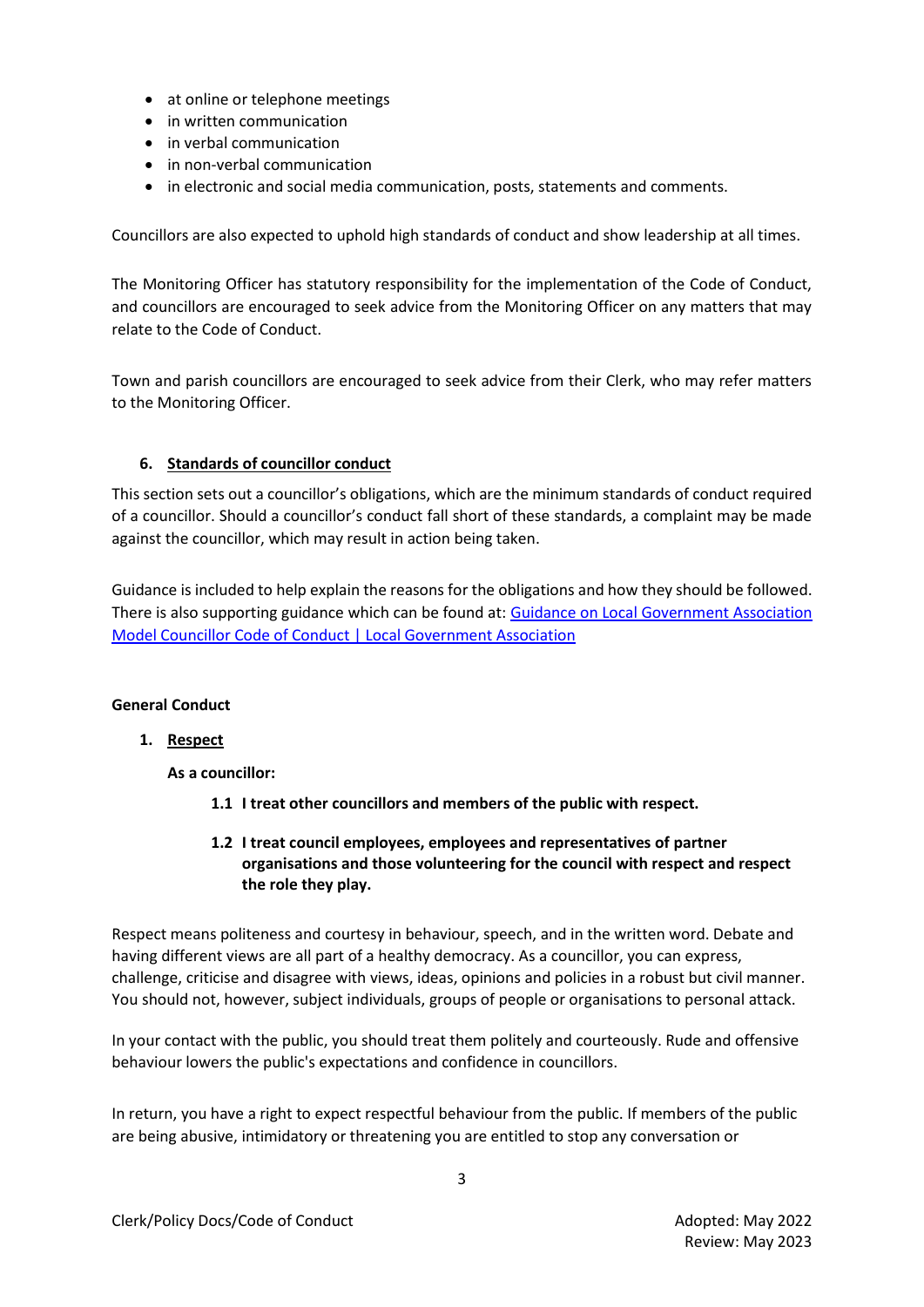interaction in person or online and report them to the local authority, the relevant social media provider or the police. This also applies to fellow councillors, where action could then be taken under the Councillor Code of Conduct, and council employees, where concerns should be raised in line with the council'[s Protocol for Councillor/Officer Relations.](https://www.basingstoke.gov.uk/content/page/58673/Part%205%20-%20Codes%20and%20Protocols.pdf)

# **2. Bullying, harassment and discrimination**

# **As a councillor:**

- **2.1 I do not bully any person.**
- **2.2 I do not harass any person.**

# **2.3 I promote equalities and do not discriminate unlawfully against any person.**

The Advisory, Conciliation and Arbitration Service (ACAS) characterises bullying as offensive, intimidating, malicious or insulting behaviour, an abuse or misuse of power through means that undermine, humiliate, denigrate or injure the recipient. Bullying might be a regular pattern of behaviour or a one-off incident, happen face-to-face, on social media, in emails or phone calls, happen in the workplace or at work social events and may not always be obvious or noticed by others.

The Protection from Harassment Act 1997 defines harassment as conduct that causes alarm or distress or puts people in fear of violence and must involve such conduct on at least two occasions. It can include repeated attempts to impose unwanted communications and contact upon a person in a manner that could be expected to cause distress or fear in any reasonable person.

Unlawful discrimination is where someone is treated unfairly because of a protected characteristic. Protected characteristics are specific aspects of a person's identity defined by the Equality Act 2010. They are age, disability, gender reassignment, marriage and civil partnership, pregnancy and maternity, race, religion or belief, sex and sexual orientation.

The Equality Act 2010 places specific duties on local authorities. Councillors have a central role to play in ensuring that equality issues are integral to the local authority's performance and strategic aims, and that there is a strong vision and public commitment to equality across public services.

# **3. Impartiality of officers of the council**

# **As a councillor:**

# **3.1 I do not compromise, or attempt to compromise, the impartiality of anyone who works for, or on behalf of, the local authority.**

Officers work for the local authority as a whole and must be politically neutral (unless they are political assistants). They should not be coerced or persuaded to act in a way that would undermine their neutrality. You can question officers in order to understand, for example, their reasons for proposing to act in a particular way, or the content of a report that they have written. However, you must not try and force them to act differently, change their advice, or alter the content of that report, if doing so would prejudice their professional integrity.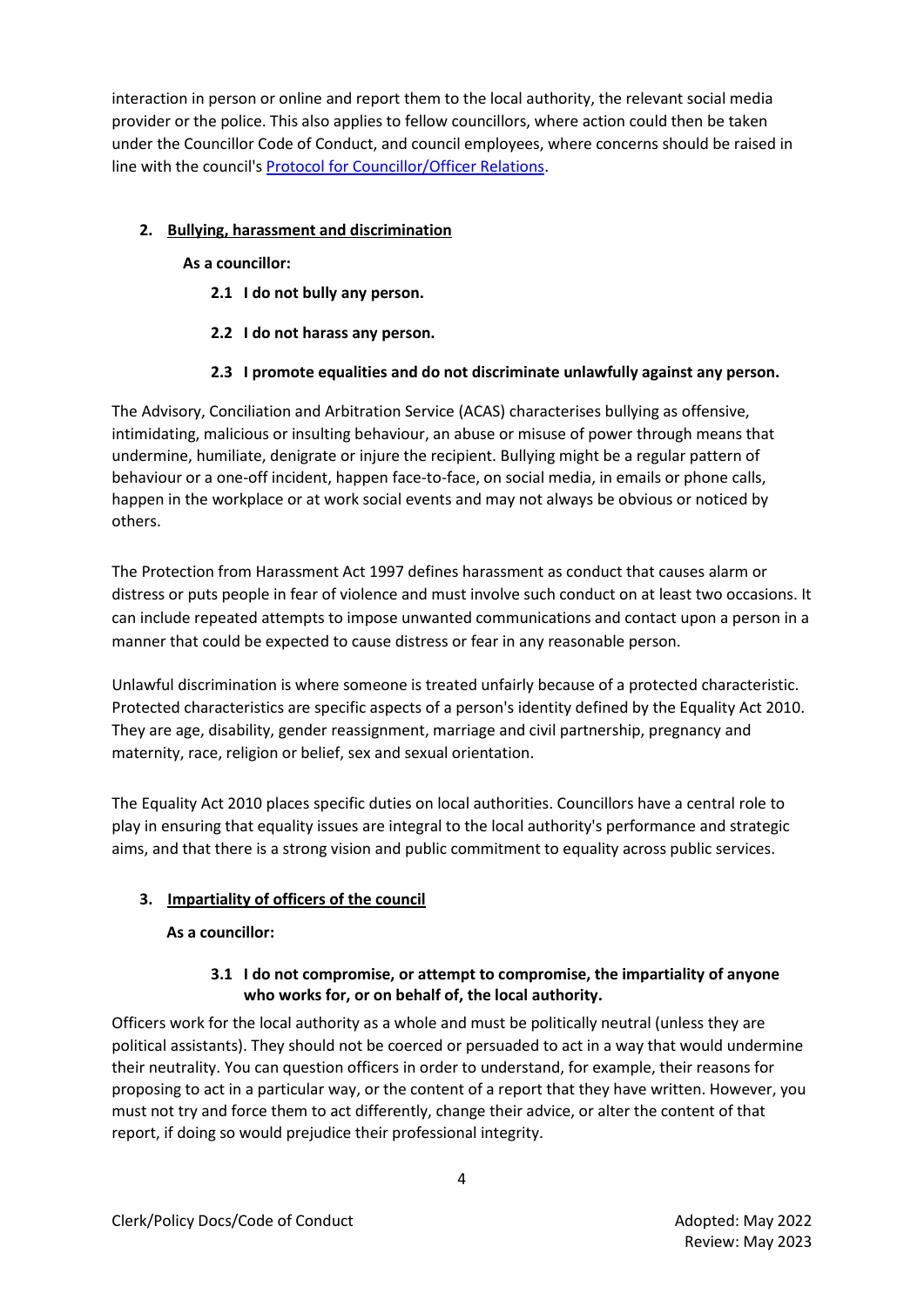### **4. Confidentiality and access to information**

**As a councillor:**

- **4.1 I do not disclose information:**
	- **a. given to me in confidence by anyone**

**b. acquired by me which I believe, or ought reasonably to be aware, is of a confidential nature, unless**

- i. **I have received the consent of a person authorised to give it;**
- ii. **I am required by law to do so;**
- iii. **the disclosure is made to a third party for the purpose of obtaining professional legal advice provided that the third party agrees not to disclose the information to any other person; or**
- iv. **the disclosure is:**
	- **1. reasonable and in the public interest; and**
	- **2. made in good faith and in compliance with the reasonable requirements of the council; and**
	- **3. I have consulted the Monitoring Officer prior to its release.**
- **4.2 I do not improperly use knowledge gained solely as a result of my role as a councillor for the advancement of myself, my friends, my family members, my employer or my business interests.**

### **4.3 I do not prevent anyone from getting information that they are entitled to by law.**

The council must work openly and transparently, and their proceedings and printed materials are open to the public, except in certain legally defined circumstances. You should work on this basis, but there will be times when it is required by law that discussions, documents and other information relating to or held by the council must be treated in a confidential manner. Examples include personal data relating to individuals or information relating to ongoing negotiations.

### **5. Disrepute**

#### **As a councillor:**

#### **5.1 I do not bring my role or local authority into disrepute.**

Councillors are trusted to make decisions on behalf of their community and their actions and behaviour are subject to greater scrutiny than that of ordinary members of the public. Councillors should be aware that their actions might have an adverse impact on them, other councillors and/or the council and may lower the public's confidence in their or their council's ability to discharge their/its functions. For example, behaviour that is considered dishonest and/or deceitful can bring the council into disrepute.

Councillors are able to hold the council and fellow councillors to account and are able to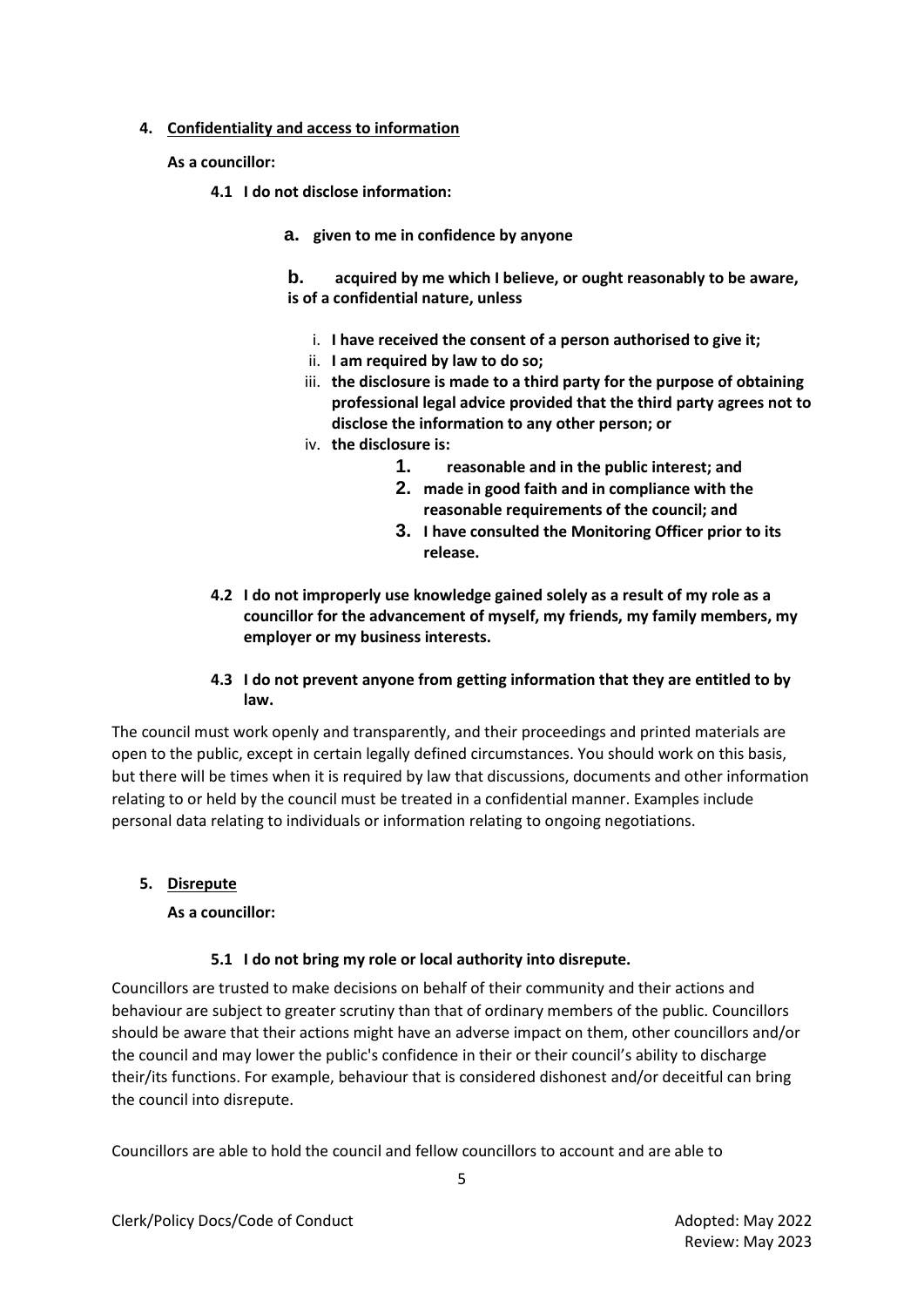constructively challenge and express concern about decisions and processes undertaken by the council whilst continuing to adhere to other aspects of this Code of Conduct.

# **6. Use of position**

### **As a councillor:**

## **6.1 I do not use, or attempt to use, my position improperly to the advantage or disadvantage of myself or anyone else.**

A councillor's position as a member of the council provides them with certain opportunities, responsibilities, and privileges, and they make choices all the time that will impact others. However, they should not take advantage of these opportunities to further their own or others' private interests or to disadvantage anyone unfairly.

### **7. Use of local authority resources and facilities**

### **As a councillor:**

### **7.1 I do not misuse council resources.**

- **7.2 I will, when using the resources of the council or authorising their use by others:**
	- **a. act in accordance with the local authority's requirements; and**
		- **b. ensure that such resources are not used for political purposes unless that use could reasonably be regarded as likely to facilitate, or be conducive to, the discharge of the functions of the council or of the office to which I have been elected or appointed.**

Councillors may be provided with resources and facilities by the council to assist them in carrying out their duties as a councillor.

Examples include:

- office support
- stationery
- equipment such as phones, and computers
- transport
- access and use of local authority buildings and rooms.

These are given to councillors to help them carry out their role as a councillor more effectively and are not to be used for business or personal gain. They should be used in accordance with the purpose for which they have been provided and the council's own policies regarding their use.

### **8. Complying with the Code of Conduct**

#### **As a Councillor:**

- **8.1 I undertake Code of Conduct training provided by my local authority.**
- **8.2 I cooperate with any Code of Conduct investigation and/or determination.**

#### **8.3 I do not intimidate or attempt to intimidate any person who is likely to be**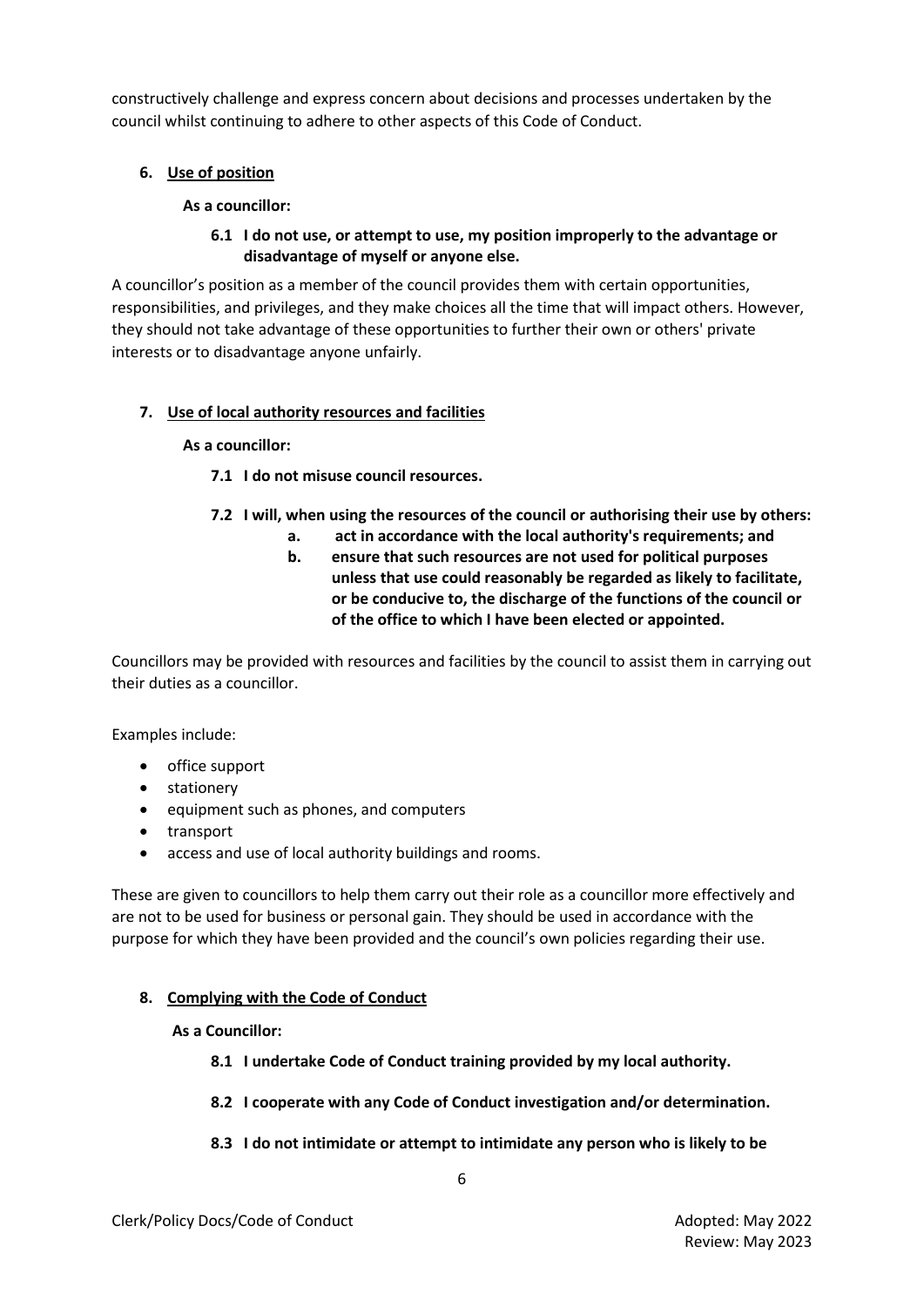### **involved with the administration of any investigation or proceedings.**

## **8.4 I comply with any sanction imposed on me following a finding that I have breached the Code of Conduct.**

It is extremely important for a councillor to demonstrate high standards, for them to have their actions open to scrutiny and for them not to undermine public trust in the council or its governance. If you do not understand or are concerned about the council's processes in handling a complaint you should raise this with the Monitoring Officer.

# **Protecting your reputation and the reputation of the local authority**

**9. Interests**

# **As a councillor:**

# **9.1 I register and disclose my interests.**

Section 29 of the Localism Act 2011 requires the Monitoring Officer to establish and maintain a register of interests of members of the council.

Councillors need to register their interests so that the public, council employees and fellow councillors know which of their interests might give rise to a conflict of interest. The register is a public document that can be consulted when (or before) an issue arises. The register also protects a councillor by allowing them to demonstrate openness and a willingness to be held accountable.

A councillor is personally responsible for deciding whether or not they should disclose an interest in a meeting, but it can be helpful for them to know early on if others think that a potential conflict might arise. It is also important that the public know about any interest that might have to be disclosed by a councillor or other councillors when making or taking part in decisions, so that decision making is seen by the public as open and honest. This helps to ensure that public confidence in the integrity of local governance is maintained.

You should note that failure to register or disclose a disclosable pecuniary interest as set out in **Table 1**, is a criminal offence under the Localism Act 2011.

**Appendix B sets** out the detailed provisions on registering and disclosing interests. If in doubt, you should always seek advice from the Parish Clerk in the first instance or from the Monitoring Officer.

### **10. Gifts and hospitality**

### **As a councillor:**

- **10.1 I do not accept gifts or hospitality, irrespective of estimated value, which could give rise to real or substantive personal gain or a reasonable suspicion of influence on my part to show favour from persons seeking to acquire, develop or do business with the local authority or from persons who may apply to the local authority for any permission, licence or other significant advantage.**
- **10.2 I register with the Monitoring Officer any gift or hospitality with an estimated value of at least £50 within 28 days of its receipt.**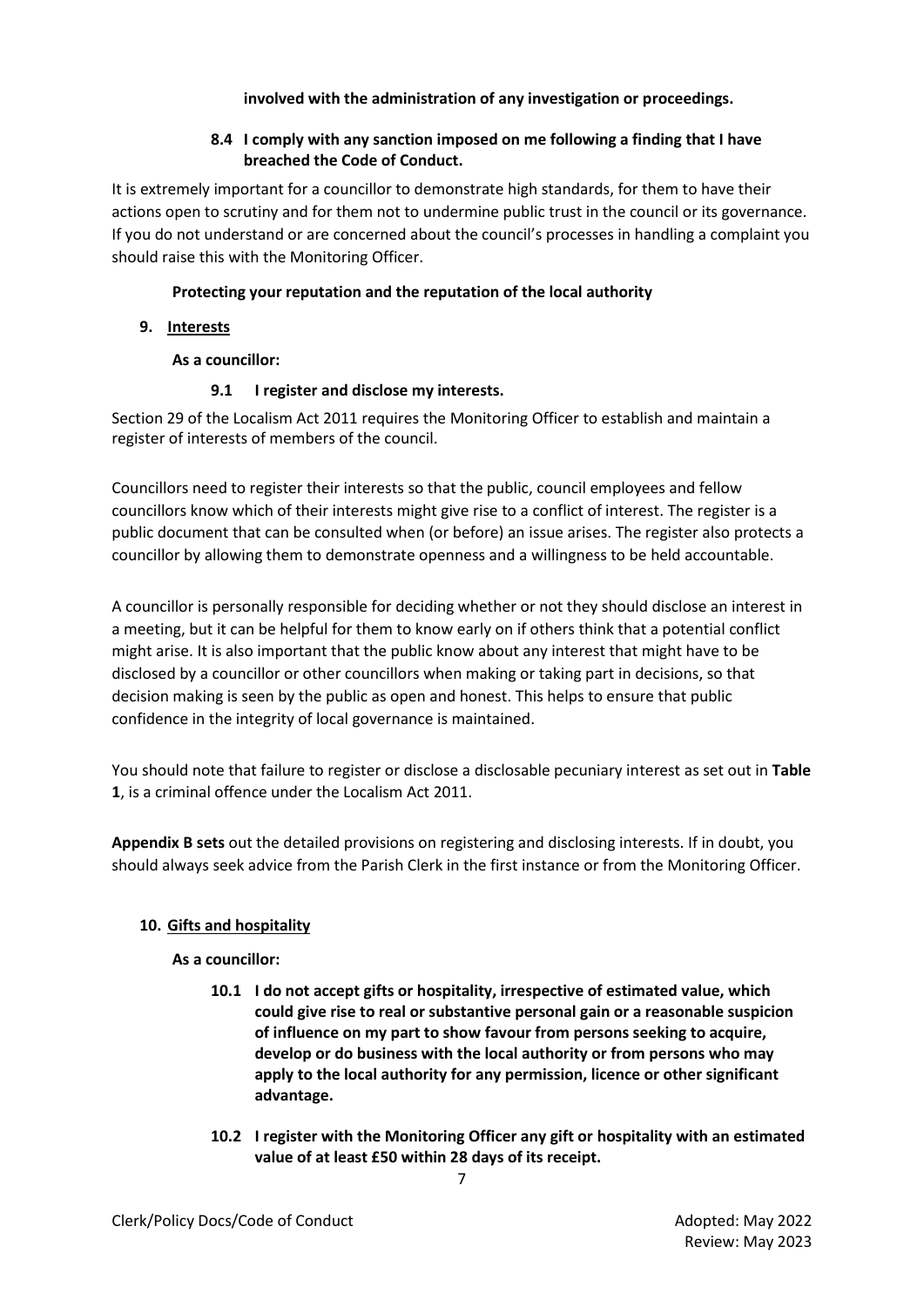### **10.3 I register with the Monitoring Officer any significant gift or** h**ospitality that I have been offered but have refused to accept.**

In order to protect their position and the reputation of the council, a councillor should exercise caution in accepting any gifts or hospitality which are (or which a councillor reasonably believe to be) offered to them because they are a councillor. The presumption should always be not to accept significant gifts or hospitality. However, there may be times when such a refusal may be difficult if it is seen as rudeness in which case a councillor could accept it but must ensure it is publicly registered.

However, a councillor does not need to register gifts and hospitality which are not related to their role as a councillor, such as Christmas gifts from their friends and family. It is also important to note that it is appropriate to accept normal expenses and hospitality associated with their duties as a councillor. If you are unsure, do contact the Monitoring Officer for guidance.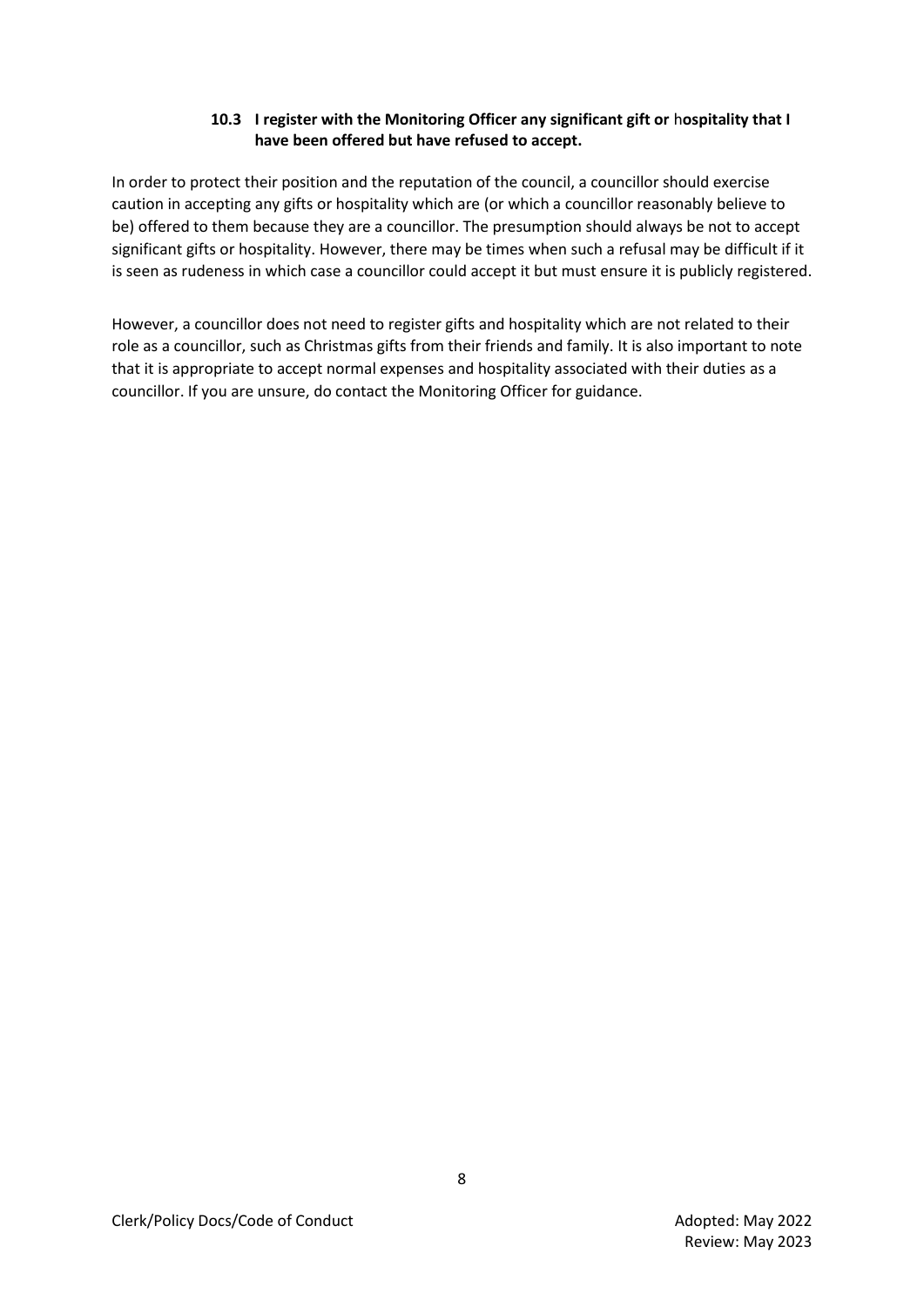#### **APPENDICES**

### **Appendix A - The Seven Principles of Public Life**

The principles are:

#### **Selflessness**

Holders of public office should act solely in terms of the public interest.

### **Integrity**

Holders of public office must avoid placing themselves under any obligation to people or organisations that might try inappropriately to influence them in their work. They should not act or take decisions in order to gain financial or other material benefits for themselves, their family, or their friends. They must disclose and resolve any interests and relationships.

### **Objectivity**

Holders of public office must act and take decisions impartially, fairly and on merit, using the best evidence and without discrimination or bias.

### **Accountability**

Holders of public office are accountable to the public for their decisions and actions and must submit themselves to the scrutiny necessary to ensure this.

### **Openness**

Holders of public office should act and take decisions in an open and transparent manner. Information should not be withheld from the public unless there are clear and lawful reasons for so doing.

#### **Honesty**

Holders of public office should be truthful.

#### **Leadership**

Holders of public office should exhibit these principles in their own behaviour. They should actively promote and robustly support the principles and be willing to challenge poor behaviour wherever it occurs.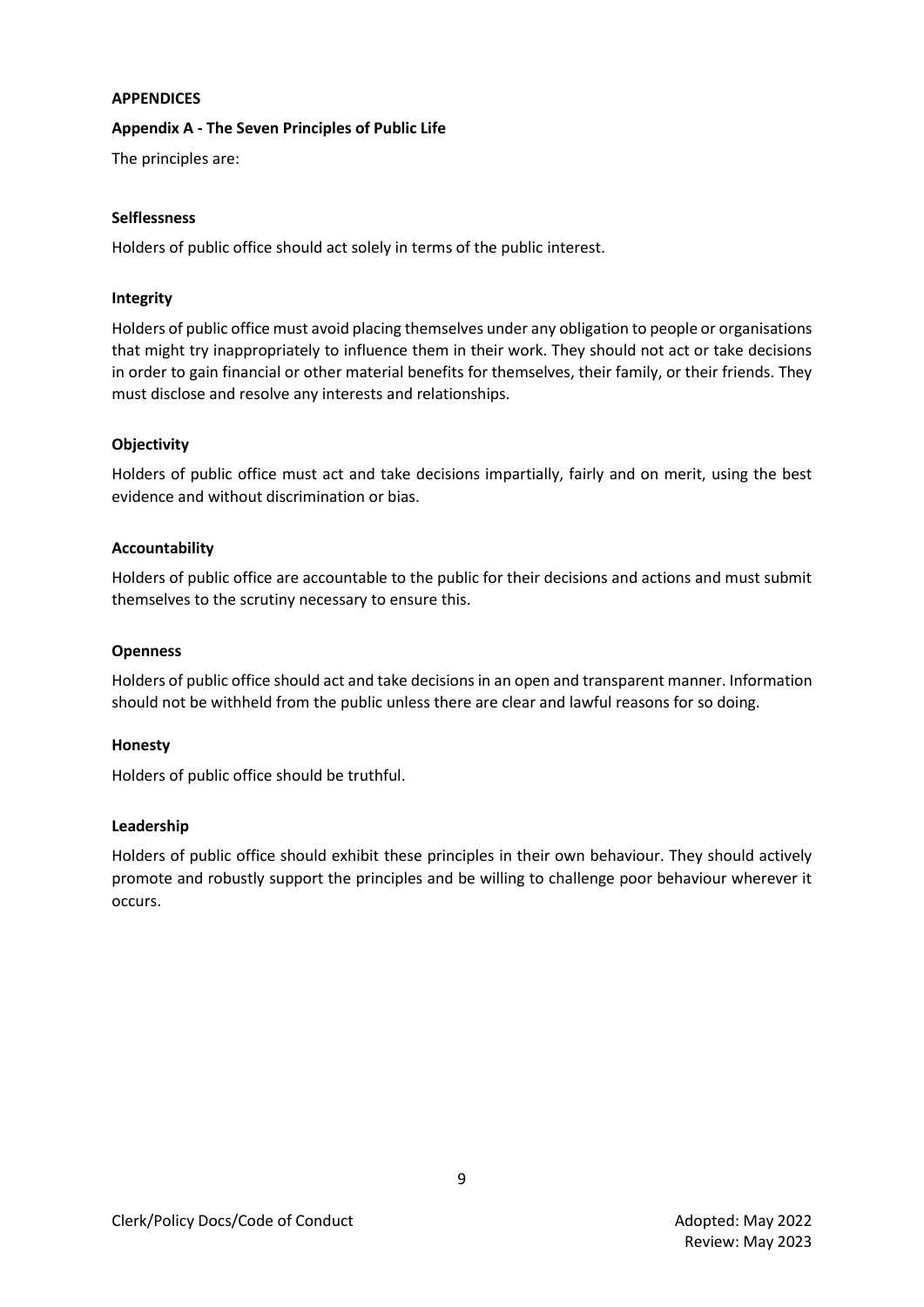### **Appendix B Registering interests**

Within 28 days of becoming a member or your re-election or re-appointment to office you must register with the Monitoring Officer the interests which fall within the categories set out in **Table 1**  (**Disclosable Pecuniary Interests**) which are as described in "The Relevant Authorities (Disclosable Pecuniary Interests) Regulations 2012". You should also register details of your other personal interests which fall within the categories set out in **Table 2** (**Other Registerable Interests**).

"**Disclosable Pecuniary Interest"** means an interest of yourself, or of your partner if you are aware of your partner's interest, within the descriptions set out in Table 1 below.

**"Partner"** means a spouse or civil partner, or a person with whom you are living as husband or wife, or a person with whom you are living as if you are civil partners.

- 1. You must ensure that your register of interests is kept up-to-date and within 28 days of becoming aware of any new interest, or of any change to a registered interest, notify the Monitoring Officer.
- **2.** A 'sensitive interest' is as an interest which, if disclosed, could lead to the councillor, or a person connected with the councillor, being subject to violence or intimidation.
- **3.** Where you have a 'sensitive interest' you must notify the Monitoring Officer with the reasons why you believe it is a sensitive interest. If the Monitoring Officer agrees they will withhold the interest from the public register.

### **Non participation in case of disclosable pecuniary interest**

- **4.** Where a matter arises at a meeting which directly relates to one of your Disclosable Pecuniary Interests as set out in **Table 1**, you must disclose the interest, not participate in any discussion or vote on the matter and must not remain in the room unless you have been granted a dispensation. If it is a 'sensitive interest', you do not have to disclose the nature of the interest, just that you have an interest. Dispensation may be granted in limited circumstances, to enable you to participate and vote on a matter in which you have a disclosable pecuniary interest.
- **5.** *BDBC councillors only*: Where you have a disclosable pecuniary interest on a matter to be considered or is being considered by you as a Cabinet member in exercise of your executive function, you must notify the Monitoring Officer of the interest and must not take any steps or further steps in the matter apart from arranging for someone else to deal with it

### **Disclosure of Other Registerable Interests**

**6.** Where a matter arises at a meeting which *directly relates* to the financial interest or wellbeing of one of your Other Registerable Interests (as set out in **Table 2**), you must disclose the interest. You may speak on the matter only if members of the public are also allowed to speak at the meeting but otherwise must not take part in any discussion or vote on the matter and must not remain in the room unless you have been granted a dispensation. If it is a 'sensitive interest', you do not have to disclose the nature of the interest.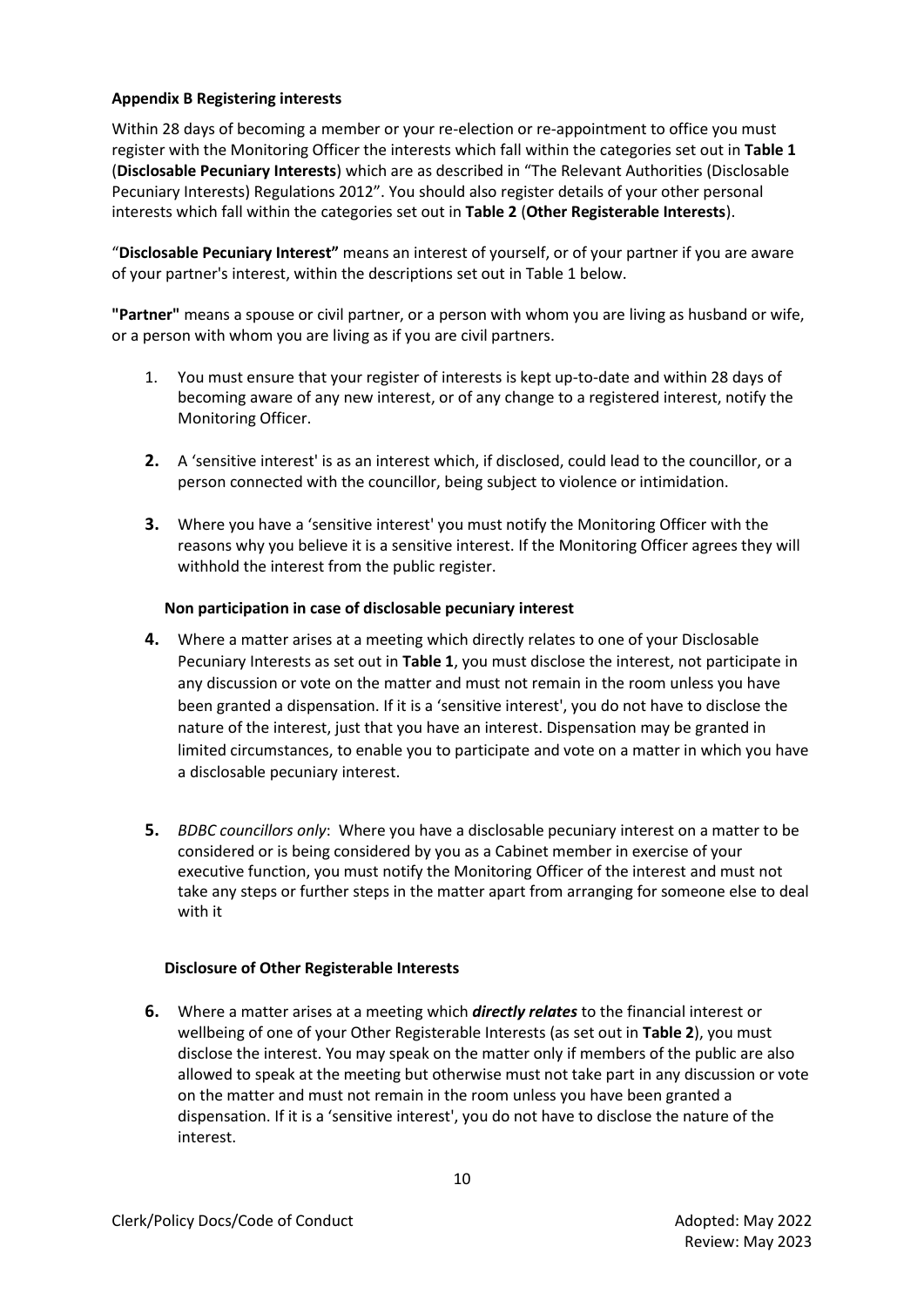### **Disclosure of Non-Registerable Interests**

- **7.** Where a matter arises at a meeting which *directly relates* to your financial interest or wellbeing (and is not a Disclosable Pecuniary Interest set out in Table 1) or a financial interest or well-being of a relative or close associate, you must disclose the interest. You may speak on the matter only if members of the public are also allowed to speak at the meeting. Otherwise you must not take part in any discussion or vote on the matter and must not remain in the room unless you have been granted a dispensation. If it is a 'sensitive interest', you do not have to disclose the nature of the interest.
- **8.** Where a matter arises at a meeting which *affects* 
	- a. your own financial interest or well-being;
	- b. a financial interest or well-being of a relative or close associate; or
	- **c.** a financial interest or wellbeing of a body included under Other Registrable Interests as set out in **Table 2**

you must disclose the interest. In order to determine whether you can remain in the meeting after disclosing your interest the following test should be applied.

- **9.** Where a matter (referred to in paragraph 8 above*) affects* the financial interest or wellbeing:
	- a. to a greater extent than it affects the financial interests of the majority of inhabitants of the ward affected by the decision and;
	- b. a reasonable member of the public knowing all the facts would believe that it would affect your view of the wider public interest

You may speak on the matter only if members of the public are also allowed to speak at the meeting. Otherwise you must not take part in any discussion or vote on the matter and must not remain in the room unless you have been granted a dispensation.

If it is a 'sensitive interest', you do not have to disclose the nature of the interest.

**10.** *BDBC councillors only***:** *Where you have an Other Registerable Interest or Non-Registerable Interest on a matter to be considered or is being considered by you as a Cabinet member in exercise of your executive function, you must notify the Monitoring Officer of the interest and must not take any steps or further steps in the matter apart from arranging for someone else to deal with it*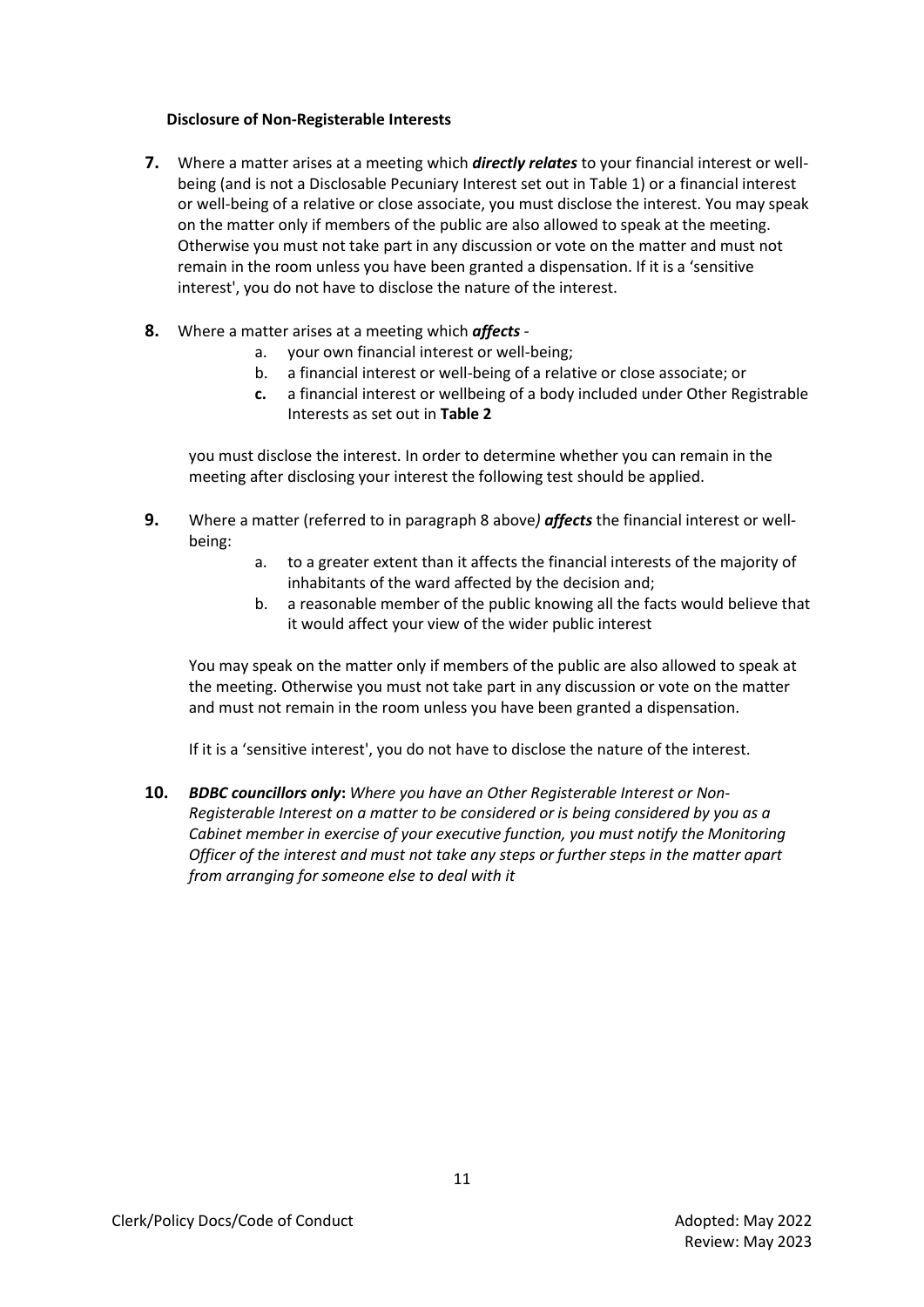### **Table 1: Disclosable Pecuniary Interests**

This table sets out the explanation of Disclosable Pecuniary Interests as set out in the

[Relevant Authorities \(Disclosable Pecuniary Interests\) Regulations 2012.](https://www.legislation.gov.uk/uksi/2012/1464/made)

| <b>Subject</b>                                       | <b>Description</b>                                                                                                                                                                                                                                                                                                                                                                             |  |
|------------------------------------------------------|------------------------------------------------------------------------------------------------------------------------------------------------------------------------------------------------------------------------------------------------------------------------------------------------------------------------------------------------------------------------------------------------|--|
| Employment, office, trade, profession or<br>vocation | Any employment, office, trade, profession or<br>vocation carried on for profit or gain.                                                                                                                                                                                                                                                                                                        |  |
| Sponsorship                                          | Any payment or provision of any other financial<br>benefit (other than from the council) made to<br>the councillor during the previous 12-month<br>period for expenses incurred by him/her in<br>carrying out his/her duties as a councillor, or<br>towards his/her election expenses.                                                                                                         |  |
| Contracts                                            | Any contract made between the councillor or<br>his/her spouse or civil partner or the person<br>with whom the councillor is living as if they<br>were spouses/civil partners (or a firm in which<br>such person is a partner, or an incorporated<br>body of which such person is a director* or a<br>body that such person has a beneficial interest<br>in the securities of*) and the council |  |
|                                                      | (a)<br>under which goods or services are to be<br>provided or works are to be executed; and                                                                                                                                                                                                                                                                                                    |  |
| Land and Property                                    | Any beneficial interest in land which is within<br>the area of the council.                                                                                                                                                                                                                                                                                                                    |  |
|                                                      | 'Land' excludes an easement, servitude,<br>interest or right in or over land which does not<br>give the councillor or his/her spouse or civil<br>partner or the person with whom the<br>councillor is living as if they were spouses/ civil<br>partners (alone or jointly with another) a right<br>to occupy or to receive income.                                                             |  |
| Licenses                                             | Any licence (alone or jointly with others) to<br>occupy land in the area of the council for a<br>month or longer                                                                                                                                                                                                                                                                               |  |
| Corporate tenancies                                  | Any tenancy where (to the councillor's<br>knowledge)-                                                                                                                                                                                                                                                                                                                                          |  |
|                                                      | the landlord is the council; and<br>(a)                                                                                                                                                                                                                                                                                                                                                        |  |
|                                                      | (b)<br>the tenant is a body that the councillor,<br>or his/her spouse or civil partner or the<br>person with whom the councillor is<br>living as if they were spouses/ civil<br>partners is a partner of or a director* of                                                                                                                                                                     |  |